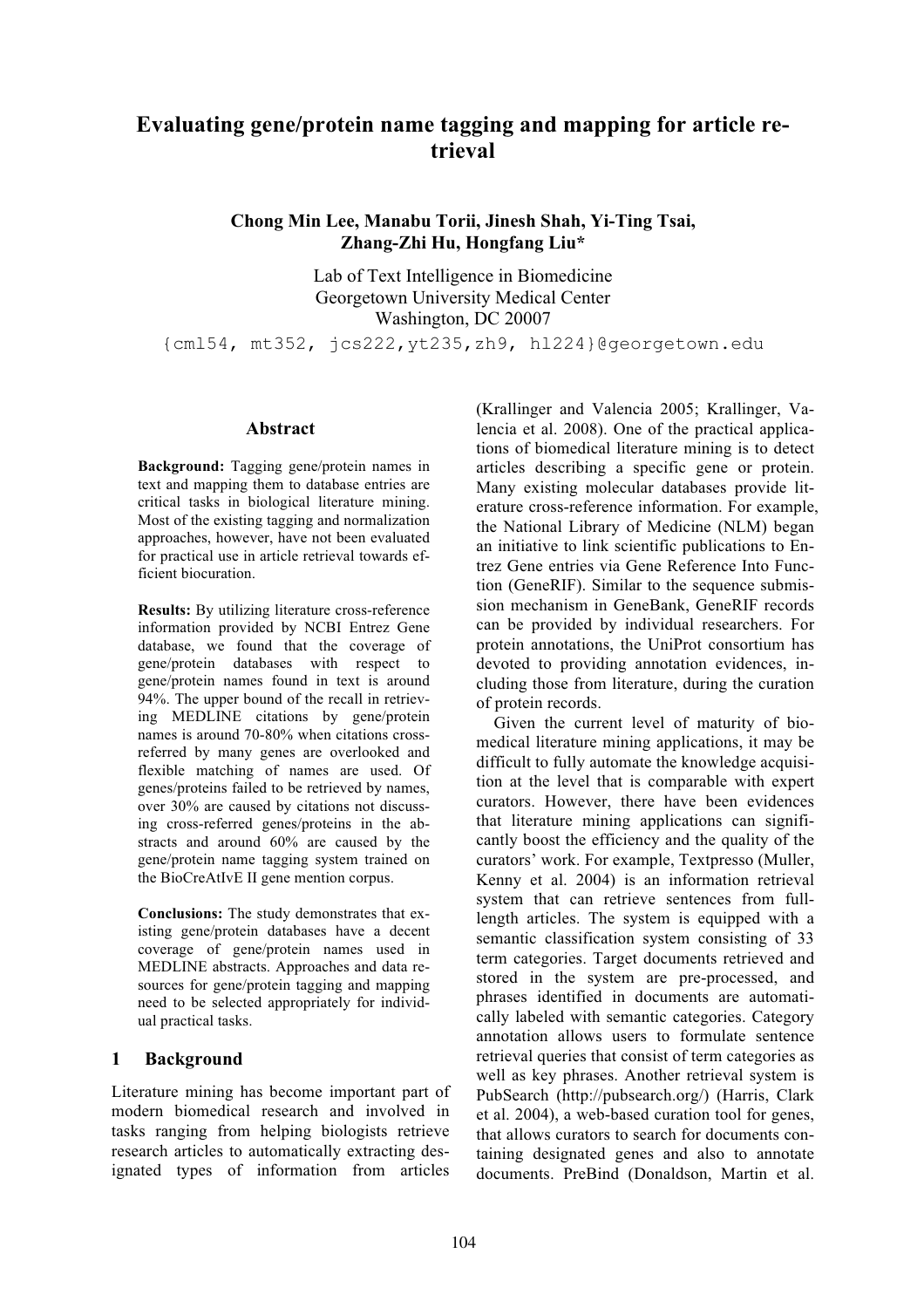2003) was designed to support human curation of BIND, an online database of protein-protein interaction. In the PreBind system, protein names and their synonyms were first extracted from sequence databases, RefSeq and SGD, and MEDLINE records containing protein names and their synonyms were retrieved. Then, MEDLINE citations potentially containing protein interaction information were identified using a text categorization system. It reportedly reduced the duration of the task of extracting protein interaction information by 70%.

Recently, automated gene/protein tagging and mapping systems have achieved reasonable performance when species information is provided, as evidenced in BioCreAtIvE workshops (Morgan, Hirschman et al. 2004; Hirschman, Colosimo et al. 2005; Hirschman, Yeh et al. 2005; Krallinger, Leitner et al. 2007; Altman, Bergman et al. 2008; Krallinger, Morgan et al. 2008; Krallinger, Valencia et al. 2008; Morgan, Lu et al. 2008). However, it is not clear how these systems perform in retrieving articles relevant to a specific gene or protein. Additionally, it is not clear how important it is to have a comprehensive list of gene/protein names and to be able to handle variant forms of a gene/protein name in text.

Utilizing literature cross-reference information provided by Entrez Gene (i.e., GeneRIF), we designed an experiment to answer the following several questions related to gene/protein tagging, and mapping for gene/protein curation:

- what is the coverage of an existing gene/protein dictionary assembled from existing databases, BioThesaurus, regarding to gene/protein names mentioned in abstracts;
- what is the performance of an existing gene/protein tagging system, BioTagger-GM, when evaluated in a practical curation setting;
- how flexible matching criteria needs to be when dictionary lookup is employed for gene/protein name mapping; and
- what is the upper bound of the recall when using such automated systems to link MEDLINE citations to gene/protein records in databases based on gene/protein names mentioned in abstracts.

In the following, we first describe the resources and systems used in the study. The study design and assessment method are presented next.

We then present and discuss the results and conclude the paper.

## **2 Methods**

The study was designed to utilize existing resources and systems

### **2.1 Resources**

Resources used in the data include text and gene resources available from National Center of Biotechnology Information (NCBI; http://www.ncbi.nlm.nih.gov) and gene/protein terminology resources and tagging systems available at Lab of Text Intelligence at Georgetown University (http://biomine.dbb.georgetown.edu). The following provides a brief summarization for each of them.

**MEDLINE** is an NLM's premier bibliographic database. We used the 2010 distribution of MEDLINE that contains citations information over 18 million articles published in the life science domain.

**Entrez Gene** (Wheeler, Church et al. 2004) is NCBI's database for gene-specific information. Each gene is given a unique identifier (GENEID) in the database. Among the information in the database, literature cross-reference information of genes is provided in GeneRIF.

**BioThesaurus** (Liu, Hu et al. 2006) is a webbased thesaurus designed to map protein and gene names to protein entries in the UniProt Knowledgebase (UniProtKB) or gene entries in Entrez Gene. The latest gene-centric version (July 1, 2010) contains over 11 million names extracted from 32 molecular biological databases according to the cross-references provided by UniProtKB or Entrez Gene, as well as crossreference information provided in each individual database.

**BioTagger-GM** (Torii, Hu et al. 2009) is a gene/protein name tagger utilizing BioThesaurus and Conditional Random Field (CRF). The tagger was trained on the training data of the Bio-CreAtIvE II gene mention task. The trained CRF model together with a post-processing module yielded an F-score over 86% on the test data of BioCreAtIvE II gene mention.

### **2.2 Data preparation**

We obtain a collection of paired IDs (PMID, GENEID) from GeneRIF, where a gene record GENEID has a literature reference PMID. For each pair, gene/protein names associated with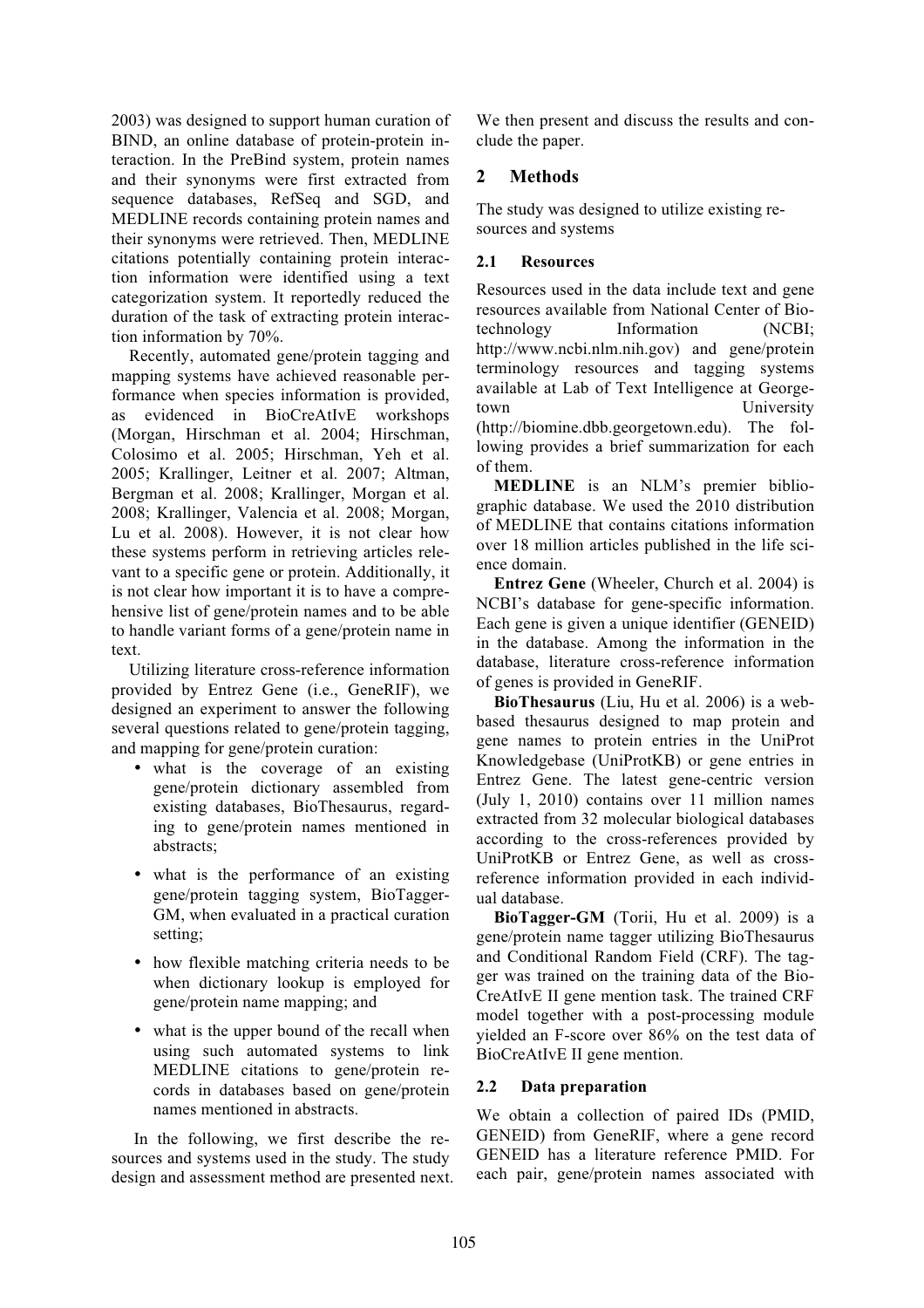

**Figure 1.** The manual assessment interface for (PMID, GENEID) pairs failed to be mapped.

gene record GENEID are retrieved from BioThesaurus, and additionally the abstract of the cited reference PMID is processed by BioTagger-GM for detection of gene/protein names. For example, we retrieved two pairs (19570885, 20393) and (19570885, 20497) from GeneRIF, where two genes with GENEIDs 20393 and 20497 are cross-referred with one literature citation with PMID 19570885. BioTagger-GM identifies several gene/protein names including one name (i.e., "SGK1") for the gene with GENEID 20393 and one name (i.e., "NCC") for the gene with GE-NEID 20497.

### **2.3 Name mapping**

For each pair (PMID, GENEID), we used two approaches to find mappings between names identified by BioTagger-GM in the abstract of the cited reference PMID and names of the gene record GENEID in BioThesaurus. When a mapping with the best score between a pair of names is found, the pair is considered to be detectable through automated approaches. The first approach is a relaxing method, where exact matching was tested first and then the name without the first and/or the last words were tried for dictionary lookup. Possible number of removed words is limited to two words. The number of removed words is recorded as the penalty score of the mapping ranging from 0 to 2. The second approach is to use a similarity measure, Jaccard

Index (JI) defined as  $\frac{|C_1 \cap C_2|}{|C_1 \cup C_2|}$ . In the formula,

 $C_i$  is the set of words. The similarity measured by JI ranges from 0 to 1. When two names do not have a shared word, the score is 0, and 1 if identical. Additionally, a normalization procedure is used to accommodate variations caused by lexical variants of words and punctuation marks. Specifically, punctuation marks are ignored, all letters are lower-cased, and lexical variants are normalized based on Specialist Lexicon provided in the Unified Medical Language System (UMLS).

### **2.4 Assessment**

The statistics and assessment measures are calculated in each of the five groups of abstracts, grouped according to the number of distinctive genes referred in an abstract (1, 2:4, 5:16, 17:256, and  $> 256$ ). We report the coverage of (PMID, GENEID) pairs on how many candidate pairs of detected names and GENEIDs are generated by varying thresholds of scores in each range.

There are several causes for those failed to be mapped:

• **Gene not mentioned in the abstract** - Any name for a listed gene does not appear in an abstract, e.g., genes are mentioned in the full-length article but not in the abstract.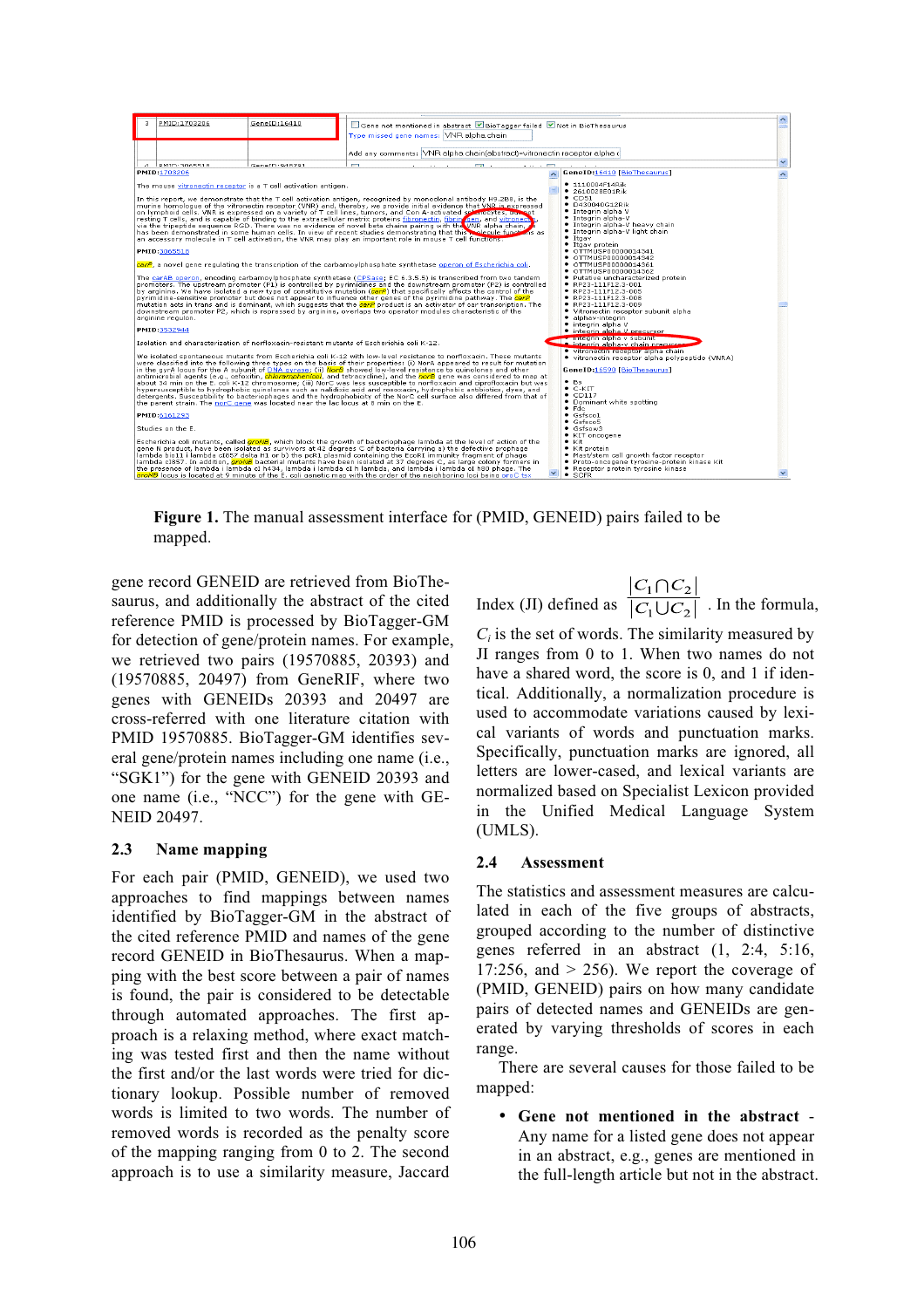| Group  | #PMIDs  | #Names/art. | #CPMID.<br>GID) | <b>Before Normalization (%)</b> |       |                 | <b>After Normalization (%)</b> |       |       |
|--------|---------|-------------|-----------------|---------------------------------|-------|-----------------|--------------------------------|-------|-------|
|        |         |             |                 | BN0                             | BN1   | BN <sub>2</sub> | AN0                            | AN1   | AN2   |
|        | 261,593 | 4.20        | 261.593         | 63.63                           | 72.57 | 76.37           | 74.74                          | 83.02 | 86.23 |
| 2:4    | 164.882 | 5.69        | 414,269         | 53.9                            | 60.08 | 63.65           | 66.73                          | 72.33 | 74.13 |
| 5:16   | 37,667  | 6.10        | 282.996         | 29.64                           | 33.68 | 37.15           | 38.07                          | 43.26 | 51.47 |
| 17:256 | 4.634   | 4.80        | 199.945         | 4.99                            | 6.41  | 8.82            | 6.44                           | 9.08  | 19.44 |
| >256   | 497     | 2.88        | 1,251,434       | 0.04                            | 0.06  | 0.55            | 0.06                           | 0.35  | 1.82  |

**Table 1.** The overall statistics of the data and assessment results using the relaxing method.

- **BioTagger-GM failed**  BioTagger-GM failed to identify a name for a listed gene mentioned in the abstract.
- **Names not in BioThesaurus** BioThesaurus does not contain a name for a listed gene mentioned in the abstract.

To estimate the numbers of (PMID, GENEID) pairs failed to be identified in the full-scale, we sampled 100 pairs from each group that are failed to map before removing any word. Figure 1 shows the evaluation interface we built to analyze the results. Note that BioTagger-GM and BioThesaurus could fail at the same time (the second and the third causes listed above). For example, as shown in Figure 1, given a GeneRIF pair (1703206, 16410), the name to be detected in the abstract is "VNR alpha chain", while Bio-Tagger-GM failed to tag it and BioThesaurus did not cover the name, even though a similar name "vitronectin receptor alpha chain" can be found in BioThesaurus.

# **3 Results**

There are 2,410,237 (PMID, GENEID) pairs extracted from GeneRIF associated with 469,273 articles with an average of 5.14 genes per article. Over 90% of the articles have less than five genes cross-referred. In average, there are 4.88 gene/protein names per abstract identified by BioTagger-GM. Table 1 and Figure 2 show the statistics and assessment results for abstracts in the five groups (i.e., 1, 2:4, 5:16, 17:256, and > 256). In articles with one gene cross-referred, 63.3% of them are identifiable using exact string matching (i.e., BN0). Generally, the measurement increases around 10% (e.g., 63.3% BN0 to 74.4% AN0) after string normalization and around additional 9% (e.g., 83.02% AN1) if a leading or a trailing word in a name was removed. For some articles with many genes crossreferred, the chance of finding their names in the abstract decreases to almost 0%. The results obtained using JI are similar to the ones obtained using the relaxing approach. Figure 2 also shows the percentage of mapped pairs decreases when the number of genes cross-referred by the abstract increases.

Table 2 shows the distribution of the causes for failed mapping of pairs. Two analysts agreed most of the times with the causes. Note that some pairs can have two causes of failed mapping: "BioTagger-GM failed" and "Not in BioThesaurus" (11 pairs in Group 1 and 5 in Group 2:4). When the number of genes cross-referred is less than 5, around 34% of them could not be identified because the genes are not mentioned in the abstract and around 60% of them are failed because of BioTagger-GM failures. For abstracts with many genes cross-referred, the dominant cause of pairs failed to be mapped is genes not mentioned in abstracts.

# **4 Discussion**

We assessed gene/protein entity tagging and mapping in article retrieval to assist gene/protein curations by utilizing literature cross-reference information provided in GeneRIF and publicly available resources.

The results suggest that papers linked to many genes very rarely contain the corresponding names in their abstracts. In fact, most of the papers associated with more than 256 genes (the fifth group) are either about genome sequencing projects or about databases, which would be irrelevant to the curation of particular genes or proteins.

The manual evaluation indicates that gene/protein names listed in databases are comprehensive in including gene/protein names mentioned in text. Among the pairs failed to be mapped in Group 1 and Group 2:4 (about 30% of the total), less than 20% of them are caused by names not in BioThesaurus, which indicates over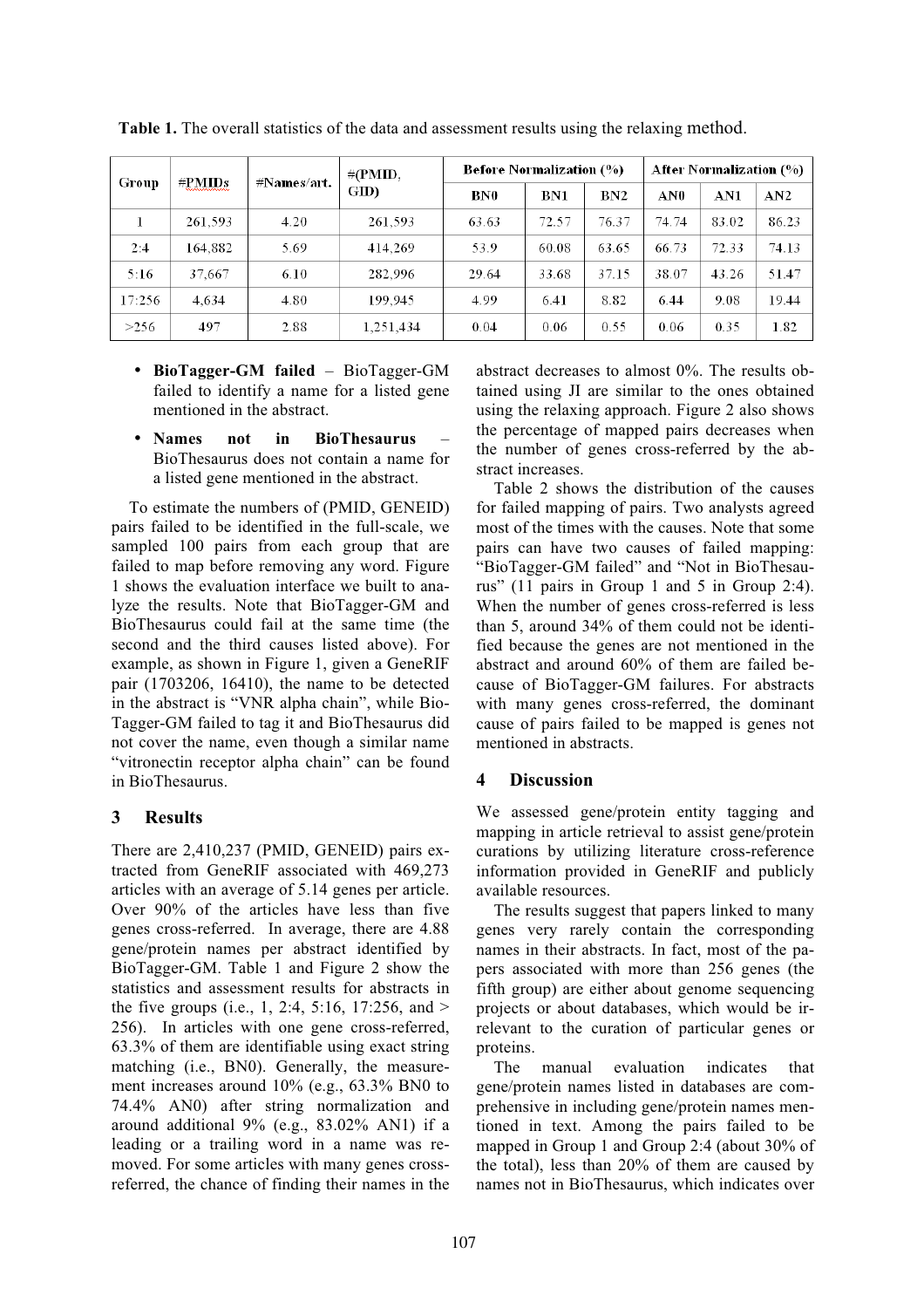

**Figure 2.** Percentages of (PMID, GENEID) pairs detectable with different dictionary lookup flexibility for different groups.

94% coverage of names by BioThesaurus (i.e., 1-  $20\% \times 30\% = 0.94$ .

Relaxing dictionary lookup is important for article retrieval. As observed in Figure 2, there is an increase up to 10% in the coverage of (PMID, GENEID) pairs after normalization. Also, an increase of 20% in coverage is observed when allowing at most two-word difference. One main factor of such a big increase is due to additional modifiers in names detected by BioTagger-GM. For example, species names frequently occur as modifiers of gene/protein names in text, while in BioThesaurus species names seldom occur in the names. Also, words indicating semantic categories such as "gene" or "protein" may be present in the names used in text (e.g., "SMAD2 gene" vs. "SMAD2").

The study demonstrates that among pairs failed to be mapped in Group 1 and Group 2:4, over 30% are caused by names not mentioned in the abstract. It indicates that an upper bound of a recall is around  $91\%$  (1-30%\*30%=0.91) for article retrieval when using abstracts only.

**Table 2.** Manual assessment results of 500 (PMID, GENEID) failed pairs with 100 pairs per frequency group.

| Group                          |    | 2:4 | 5:16 | 17:256 | >256 |
|--------------------------------|----|-----|------|--------|------|
| Not in BioThesaurus            |    | 12  |      |        |      |
| BioTagger-GM failed            | 60 | 59  | 29   | 8      |      |
| Gene not mentioned in abstract | 34 | 34  | 67   | 92     | 100  |
| $#$ Agreed by two analysts     | 87 | 83  | 90   | 94     | 100  |

Among the cases where a name could not be properly mapped, 60% of them were names not detected by BioTagger-GM. The tagger failed even when names were included in BioThesaurus, although BioThesaurus lookup results are used as features in the tagger. This might be attributed to the fact that mere lookup of BioThesaurus yields a low precision by itself, even though the recall can be high. Another important consideration is the definition of "genes/proteins". The annotation guidelines of genes/proteins for the Bio-CreAtIvE corpus may not conform to the notion of genes/proteins for the purpose of GeneRIF annotation.

#### **5 Conclusions**

We have conducted an assessment of the coverage of gene/protein names in databases with respect to gene/protein names in text, and automated gene/protein tagging and mapping for retrieving articles relevant to specific genes or proteins. The study demonstrates that existing gene/protein databases have a decent coverage of gene/protein names mentioned in the text. The study provides an upper bound of recall when using automated methods to retrieve articles. The study suggests that the most appropriate approach and data resources to facilitate gene/protein tagging and mapping needs to be selected for the specific task in hand.

#### **Acknowledgments**

This work was supported by NIH 1-R01- LM009959-01A1 and NSF CAREER 0845523.